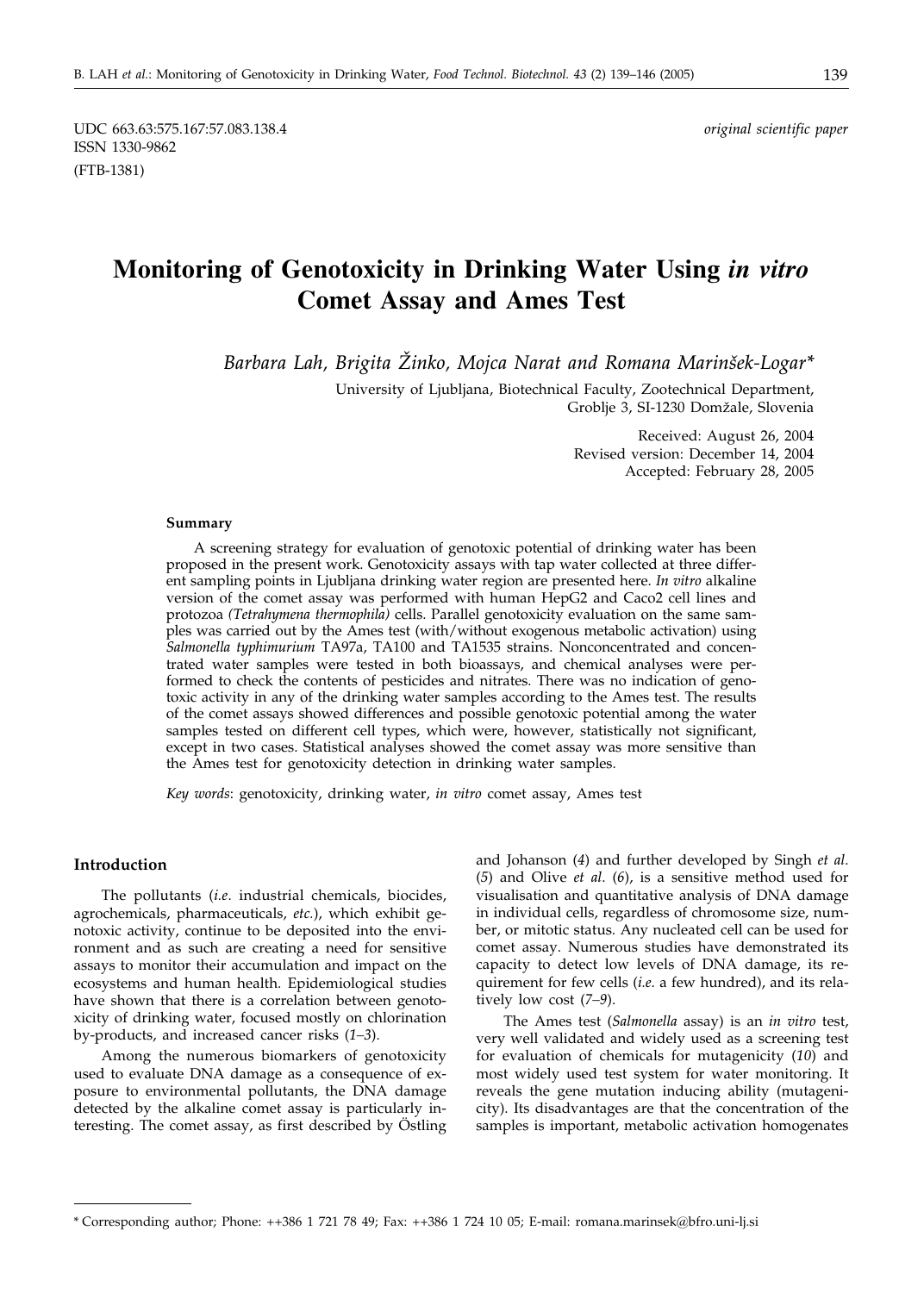have to be added and the system is insensitive towards certain groups of compounds such as halogenated hydrocarbons and heavy metals (*1*). Overall, the Ames test exerts relatively high sensitivity and specificity.

Single test assays for detecting genotoxic effects cannot fulfill the criteria of high sensitivity and high specifity to predict human health hazard. This is also true for the analysis of complex environmental samples such as water, air and soil samples. The combination of appropriate mutagenicity and genotoxicity tests for the control of drinking water is still a matter of debate and different test strategies have been suggested (*11,12*). In the present study a combination of two biological assays based on bacteria, protozoa cells and two mammalian cell lines (Caco2 and HepG2) was used. The combination of bioassay results together with chemical analysis would give us more certain results concerning human health risk related to the consumption of drinking water. Because of the potential genetic risks that humans are exposed to by the daily intake of drinking water and because of the potential accumulation of the harmful effects, it is very important to regularly monitor the drinking water. We assume that these battery tests complement each other in regard to their sensitivity to environmental genotoxins and are useful in detecting low genotoxic levels which are expected in drinking water samples.

### **Materials and Methods**

#### *Water sampling*

Three different parts of Ljubljana drinking water region were selected as sampling sites where tap water samples were taken (samples marked 1, 2 and 3). The chosen sites for taking water samples were the same as the sites for regular monitoring for pesticides and chemical analyses done by the Institute of Public Health of the Republic of Slovenia (Table 1). Sampling was performed according to the recommended standard me-

thod (*13*). The sampling was done at one occasion in November 2003 and charcoal filtration was carried out as a disinfection process. Water samples were transported to the laboratory in 500-mL glass flasks and stored at –20 °C for further testing. Prior to the genotoxicity bioassays 0.9 % NaCl was added to the samples in order to avoid hypoosmotic shock, which causes cytotoxic effect resulting in false positive genotoxic effects later on. The negative control in all biotests performed was 0.9 % sterile physiologic solution prepared from MilliQ water.

The concentrating of drinking water samples was done according to the producer´s guidance on XAD4 columns containing copolymer of styrene divinyl benzene (*14*). Concentration of the water samples was performed with XAD4 resins with a concentration factor of 1:1000 (*14*). Concentrated water samples and non-concentrated water samples were then tested in triplicate. Water samples concentrated 1000x were diluted with sterile MilliQ water to final concentration of 50x. Chemical analyses of nitrates and pesticides were performed as a part of regular drinking water monitoring by the National Institute of Health of the Republic of Slovenia, Department of Sanitary Chemistry, the accredited institution for chemical analyses of drinking water in Slovenia.

Methods of the analyses are a part of the Annex to the Accreditation Document No. L-025. Nitrates were analysed by Standard Method SM 4500 B, while pesticides were analysed by gas chromatography with mass spectrometry detection.

## *Cells and cell cultures*

Epithelial colon cancer cells (Caco2, obtained from Istituto Zooprofilatico Sperimentale, Brescia, Italy) and human hepatoma cell line (HepG2 cells, obtained as a gift from Prof. Dr. Knasmueller, Institute of Cancer Research of the University of Vienna) were grown in multilayer culture at 37 °C in humified atmosphere of 5 %  $CO<sub>2</sub>$  in Dulbecco's Modified Eagle's Medium (DMEM)

Table 1. Chemical analyses of nitrates, pesticides and their degradation products in drinking water samples

|                                              | Sample 1 | Sample 2 | Sample 3 | <b>MAC</b> |
|----------------------------------------------|----------|----------|----------|------------|
| $\gamma$ (nitrate)/(mgNO <sub>3</sub> /L)    | 16.8     | 9.9      | 9.0      | 50         |
| $\gamma$ (atrazine)/(µg/L)                   | 0.08     | 0.05     | 0.05     | 0.1        |
| $\gamma$ (desethyl atrazine)/( $\mu$ g/L)    | 0.09     | 0.05     | 0.05     | 0.1        |
| $\gamma$ (desisopropylatrazine)/( $\mu$ g/L) | 0.05     | 0.05     | 0.05     | 0.1        |
| $\gamma$ (propazine)/(µg/L)                  | 0.05     | 0.05     | 0.05     | 0.1        |
| $\gamma$ (prometryne)/(µg/L)                 | 0.05     | 0.05     | 0.05     | 0.1        |
| $\gamma$ (simazine)/( $\mu$ g/L)             | 0.05     | 0.05     | 0.05     | 0.1        |
| $\gamma$ (terbutyl azine)/(µg/L)             | 0.05     | 0.05     | 0.05     | 0.1        |
| $\gamma$ (terbutryne)/(µg/L)                 | 0.05     | 0.05     | 0.05     | 0.1        |
| $\gamma$ (bromacil)/( $\mu$ g/L)             | 0.05     | 0.05     | 0.05     | 0.1        |
| $\gamma$ (metolachlor)/(µg/L)                | 0.05     | 0.05     | 0.05     | 0.1        |
| $\gamma$ (ametrin)/( $\mu$ g/L)              | 0.05     | 0.05     | 0.05     | 0.1        |
| $\gamma$ (2,6-dichlorobenzamide)/(µg/L)      | 0.09     | 0.05     | 0.05     | 0.1        |
| $\gamma$ (desethylterbutylazine)/(µg/L)      | 0.05     | 0.05     | 0.05     | 0.1        |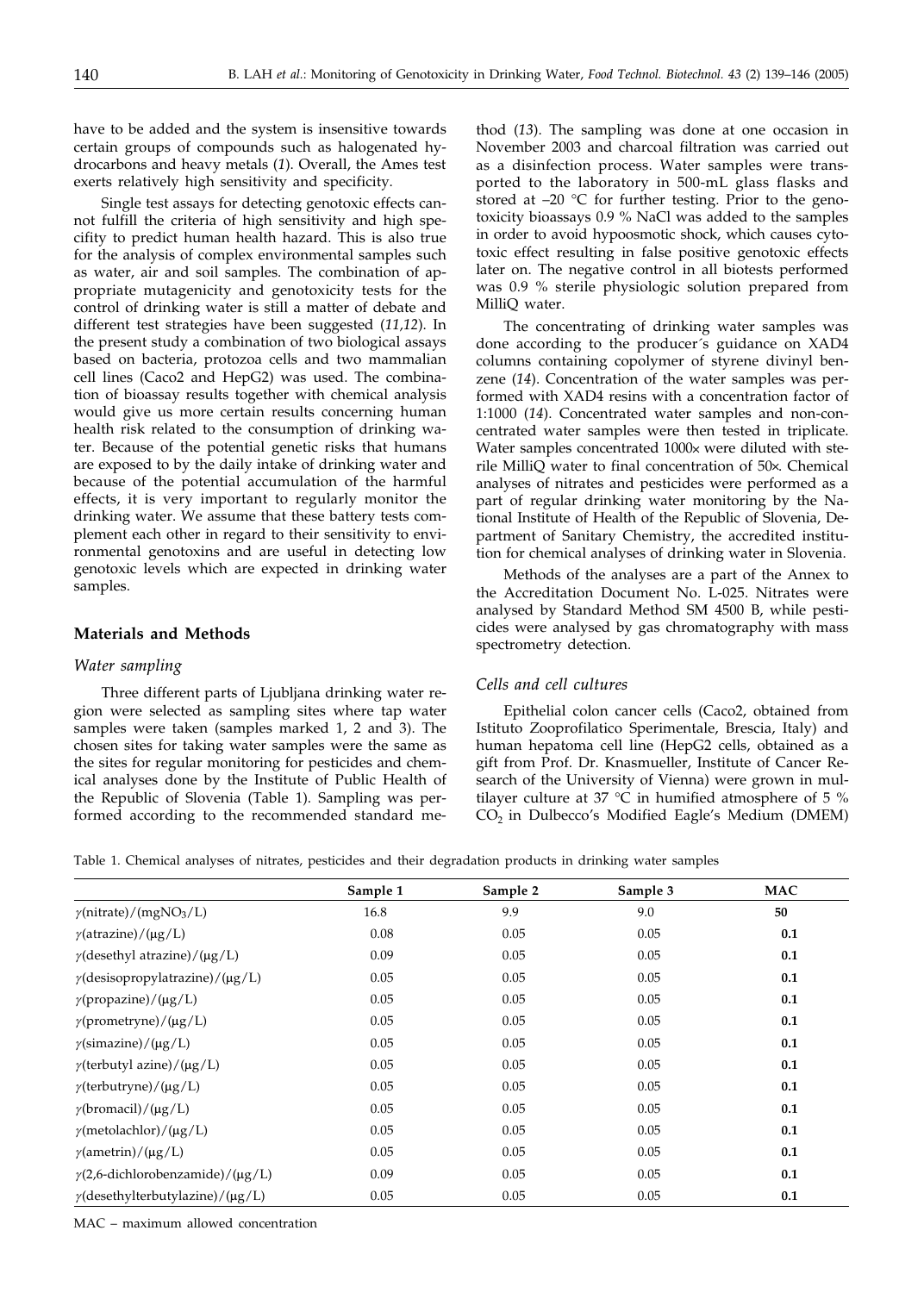supplemented with 10 % foetal calf serum (FCS) and antibiotic (0.1 % gentamycin) in culture flasks for 8 days (cell density:  $10^6 - 10^8$  cells/mL). Medium was changed every 2 days. Single cell suspensions were prepared with 0.25 % trypsin-EDTA solution and finally resuspended in DMEM medium, supplemented with 10 % FCS medium.

*Tetrahymena thermophila*, a micronucleate strain, was originally obtained from Microbiotest (Belgium) as a part of the Protox FTM kit. *T. thermophila* cells were cultivated in a semidefined medium for protozoa (*15*) at 30 °C for 72 h. The cells grew in liquid culture as motile unicellular ciliates below the surface of the medium. Before incorporation of the cells into the agarose layers of the comet slides, the cells were concentrated by centrifugation in Falcon tubes for 3 min at  $300 \times g$  and 4 °C.

The dye-exclusion test with Trypan blue (*16*) was used to examine the viability of cells before the comet assay was performed. The number of live and dead cells in a sample of approximately 300 cells was counted in a Neubauer counting chamber using a light microscope at  $200 \times$  magnification. Cell cultures with  $>90$  % relative viability were used for genotoxicity evaluations.

#### *In vitro comet assay*

Comet assays with Caco2 and HepG2 cells were performed according to the method described by Duthie *et al.* (*17*) and Uhl *et al*. (*18*), respectively. The alkaline version of the original Singh *et al*. (*5*) comet assay protocol, modified for protozoa cells, was performed according to the method described by Lah *et al*. (*19*). Briefly, to achieve a uniform background rough microscope slides were first coated with up to 400  $\mu$ L of 1 % normal melting point agarose (NMP). They were left to air dry overnight. The supportive (second) agarose layer (0.6 % NMP agarose) was solidified on ice and the collected Caco2 or HepG2 or protozoa cells were immobilized in the third layer. Approximately  $2.10<sup>4</sup>$  cells were mixed with 0.7 % low melting point agarose (LMP) and spread over the slides as the third layer. After removing the cover glass, the slides were covered with 500  $\mu$ L of 0.5 % LMP agarose (the fourth layer) to prevent nuclear DNA from escaping during cell lysis and electrophoresis.

Four-layered slides with incorporated cells were first submerged into water samples for 20 min and then 1-hour incubation in alkaline lysis buffer followed. After that the slides were submerged in electrophoretic buffer (pH>13) to unwind the nuclear DNA for 1 h and then subjected to electrophoresis in the same buffer. The electrophoresis was carried out at 2 V/cm and 300 mA; the duration of electrophoresis depended on cell type (30 min for Caco2 and HepG2 cells, and 5 min for *T. thermophila* cells). After electrophoresis the gels were neutralized in 400 mM Tris-HCl (pH=7.5) for 15 min. The damaged DNA travelled toward the anode during electrophoresis and formed an image of a »comet« tail. After staining the slides with ethidium bromide (20  $\mu$ g/mL) the comets were detected and quantified as described below.

#### *Ames test/Salmonella assay*

The Ames test was carried out as standard plate incorporation test (*10*) with *Salmonella typhimurium* strains TA97a, TA100 and TA1535 with and without *in vitro* microsomal activation (by S9 rat liver homogenate). Mutagenic activities were expressed as induction factors, *i.e*. as multiples of the background levels. The results were considered positive if the tested sample produced a response which was at least twice as high as the one found with the negative control. For positive controls 4-nitroquinoline-N-oxide (4NQNO) and 2-amino fluorene (2AF) were used in dimethyl sulfoxide (DMSO) as solvent; for methylmethane sulphonate (MMS) and sodium azide, water was used as solvent. After 48-hour incubation of agar plates at 37 °C, counting of bacterial colonies was performed.

## *Data collection and statistical analysis of the comet assay results*

For quantitative analysis of nuclear DNA damage with Caco2, HepG2 cells and *T. thermophila*, the slides were viewed at 200x magnification with an epifluorescence microscope (Olympus BX 50) using a BP 515–560 nm filter and a BA 590 nm barrier filter. Microscopic images of comets were captured by a digital camera (Hammamatsu Orca 2) connected to a computer, and the comets were scored using Komet 5.0 Computer Software (*20*).

Among the parameters available for the analysis of the comets, olive tail moment (OTM) was chosen as the most relevant measure of genotoxicity. Tail length and the percentage of DNA in comet tails and heads were collected. These values were used to calculate OTM, using the relationship: OTM = (tail mean – head mean)  $\times$ tail % DNA/100 in arbitrary units (*6*). Analysis was restricted to OTM as this parameter takes into consideration the intensity profile of the DNA signal and percentage of DNA in the comet heads and tails.

Images of 50 comets were collected from each of the two replicate slides per sample, OTMs were calculated, and the significance of treatment-related differences tested using SAS/STAT statistical software version 8E (*21*). Descriptive statistics was determined by the MEANS procedure. OTM records were tested for normal distribution with the UNIVARIATE procedure. Bauer *et al.* (*22*) suggested that the distribution of OTMs obeys a chi-square  $(\chi^2)$  distribution. The chi-square distribution, which is a special case of gamma distribution, fitted well to our data. As a consequence, data were then analysed by the GENMOD procedure (Generalised Linear Models), which allows distributions other than a Gaussian one. Statistically significant differences between groups were evaluated by the linear contrast method.

#### *Statistical analysis for the Ames test*

Genotoxic activities were expressed as induction factors *i.e.* as multiples of the background levels. Statistical significance was evaluated with Kruskal-Walis test (non-parametric ANOVA) for differences between treatment groups and Dunnett's C multiple comparison for differences from the negative control.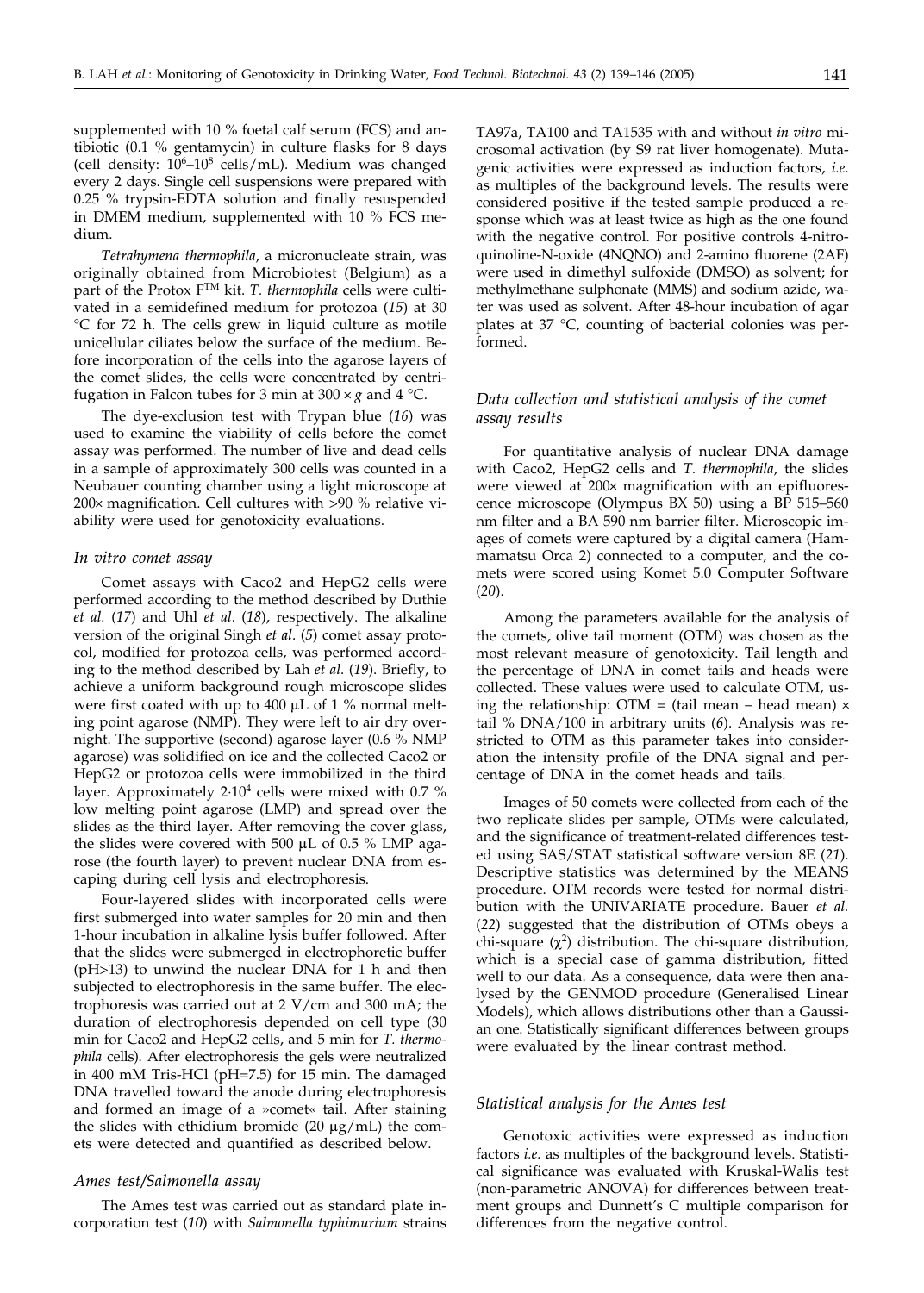## **Results and Discussion**

The results of the Ames test (with/without exogenous metabolic activation) on nonconcentrated (1, 2, 3) and 50 times (50 $\times$ ) concentrated (1C, 2C, 3C) water samples are presented in Table 2. According to the EPA (*23*) and GenPharmTox (*24*) guidelines, a mutagenic potential of a test item, tested with the Ames test, is assumed if the mutant frequency is 2.0 or higher. A dose-effect relationship could underline this conclusion. A possible mutagenic potential is assumed if the quotient ranges between 1.7 and 1.9 in combination with dose-effect relationship. No mutagenic potential is assumed if all quotients range between 1.0 (or lower) and 1.6. A nonexistent dose-effect relationship could underline this conclusion. In our study none of the results of the Ames test (+S9 and –S9) exceeded the critical value of 2.0 and all the quotients ranged below 1.6, therefore the Ames test did not prove genotoxic potential in any of the drinking water samples. However, an increase in the induction factor can be seen in the presence of S9 homogenate (+S9), but the statistical significances of genotoxic potential in any of the water samples according to the negative control were not proven (p>0.05). TA97a, TA100 and TA1535 tester strains detect possible mutagenic changes at G-C (guanine-cytosine) sites within target histidine genes. It is clear from the literature that some mutagenic carcinogens also modify A-T (adenine-thymine) base pairs (*10*) and TA102 strain could detect point mutations at A-T sites, within multiple copies of *hisG* genes. Different results might be obtained if other tester strains were selected.

The alkaline version of the comet assay was used for the analysis of genotoxicity on Caco2, HepG2 and *T. thermophila* cells. General procedure involves subjecting cells to high pH>13 so that the nuclear DNA unwinds, and as a consequence alkaline electrophoresis is performed. Fragmented DNA migrates from the nuclear region (comet head) towards the anode, forming a comet tail. After staining with a fluorescent DNA-binding dye (*i.e*. ethidium bromide), fluorescence microscopy is used to evaluate the comets. The length of the comet's tail and its fluorescence intensity are directly correlated with the extent of nuclear DNA damage. The results of the *in vitro* comet assay on *Tetrahymena thermophila*, Caco2 and HepG2 cells are presented in Fig. 1 and Table 3. The results are presented as box-and-whisker plots, where OTM presents the degree of DNA damage caused by the water sample. The statistically significant increase of genotoxicity was proven for concentrated sample  $2$  ( $p<0.05$ ) on both human cell lines, nonconcentrated sample 2 caused slight, but statistically not significant increase in genotoxicity on protozoa cells, although the chemical analyses did not show any exceeding of maximum allowed concentration (MAC) for the tested compounds in these

Table 2. Results of the Ames test with the strains TA97a, TA100 and TA1535 of three nonconcentrated  $(1, 2, 3)$  and  $50 \times$  concentrated (1C, 2C, 3C) drinking water samples expressed as revertants/plate and induction factors (*i.e.* multiple of negative control)

|                                   | TA97a               |                     | <b>TA100</b>        |                     | <b>TA1535</b>       |                     |  |
|-----------------------------------|---------------------|---------------------|---------------------|---------------------|---------------------|---------------------|--|
| Sample                            | Revertants<br>plate | Induction<br>factor | Revertants<br>plate | Induction<br>factor | Revertants<br>plate | Induction<br>factor |  |
|                                   |                     |                     |                     |                     |                     |                     |  |
|                                   |                     | -S9                 |                     |                     |                     |                     |  |
| Negative control                  | $33 \pm 11$         | 1                   | $313 \pm 13$        | $\mathbf{1}$        | $14\pm4$            | $\mathbf{1}$        |  |
|                                   | Mean+SD             | IF±SD               | $Mean \pm SD$       | IF±SD               | $Mean \pm SD$       | IF <sub>±</sub> SD  |  |
| $\mathbf{1}$                      | $33\pm8$            | $1.00 \pm 0.26$     | $305 \pm 16$        | $0.97 \pm 0.05$     | $13\pm3$            | $0.94 \pm 0.23$     |  |
| 1 <sup>C</sup>                    | $33 + 11$           | $1.00 \pm 0.33$     | $305 \pm 13$        | $0.97 \pm 0.04$     | $12\pm 4$           | $0.78 \pm 0.39$     |  |
| $\overline{2}$                    | $33\pm 6$           | $1.01 \pm 0.17$     | $320 + 9$           | $1.02 \pm 0.02$     | $13\pm3$            | $0.92 \pm 0.24$     |  |
| 2C                                | $33 \pm 10$         | $1.01 \pm 0.31$     | $317 \pm 26$        | $1.01 \pm 0.08$     | 9±1                 | $0.69 \pm 0.11$     |  |
| 3                                 | $33 \pm 10$         | $1.01 \pm 0.30$     | $321 \pm 28$        | $1.02 \pm 0.08$     | $13\pm 2$           | $0.91 \pm 0.31$     |  |
| 3C                                | $32+7$              | $0.96 \pm 0.22$     | $316 \pm 17$        | $1.00 \pm 0.05$     | $11\pm4$            | $0.77 \pm 0.26$     |  |
| $m(4NQO) = 50 \mu g$ /plate       | $142 + 37$          | $4.63 \pm 2.10$     |                     |                     |                     |                     |  |
| $m(MMS) = 2.5 \mu g / plate$      | -                   |                     | 1060±106            | $3.3 \pm 0.3$       |                     |                     |  |
| $m$ (sodium azide) = 1.5 µg/plate | -                   |                     | -                   | -                   | $151 \pm 13$        | $10.64 \pm 0.94$    |  |
|                                   | $.$ $ca$            |                     |                     |                     |                     |                     |  |

|                             | $+S9$        |                 |              |                 |            |                  |  |
|-----------------------------|--------------|-----------------|--------------|-----------------|------------|------------------|--|
| Negative control            | $37 \pm 15$  |                 | 289±19       |                 | $8\pm3$    |                  |  |
|                             | Mean±SD      | <b>IF±SD</b>    | Mean±SD      | IF±SD           | Mean±SD    | IF±SD            |  |
| $\mathbf{1}$                | $44\pm8$     | $1.17 \pm 0.22$ | $296 \pm 19$ | $1.02 \pm 0.06$ | 9±2        | $1.16 \pm 0.30$  |  |
| 1 <sup>C</sup>              | $45\pm8$     | $1.22 \pm 0.21$ | $292 \pm 12$ | $1.00 \pm 0.04$ | 9±4        | $1.17 \pm 0.52$  |  |
| $\overline{2}$              | $45\pm6$     | $1.20 \pm 0.15$ | $264+9$      | $0.91 \pm 0.03$ | $10\pm 2$  | $1.26 \pm 0.28$  |  |
| 2C                          | $42 \pm 10$  | $1.13 \pm 0.27$ | $262 \pm 19$ | $0.91 \pm 0.06$ | $8\pm 2$   | $0.99 \pm 0.31$  |  |
| 3                           | $26 \pm 23$  | $0.70 \pm 0.62$ | $257 + 25$   | $0.88 \pm 0.08$ | 9±3        | $1.14 \pm 0.43$  |  |
| 3C                          | $37\pm8$     | $1.00 \pm 0.23$ | 278±17       | $0.96 \pm 0.05$ | $10\pm3$   | $1.25 \pm 0.39$  |  |
| $m(2AF) = 10 \mu g / plate$ | $142 \pm 55$ | $4.27 \pm 0.53$ | $524 + 93$   | $1.80 \pm 0.32$ | $158 + 21$ | $19.17 \pm 2.47$ |  |
|                             |              |                 |              |                 |            |                  |  |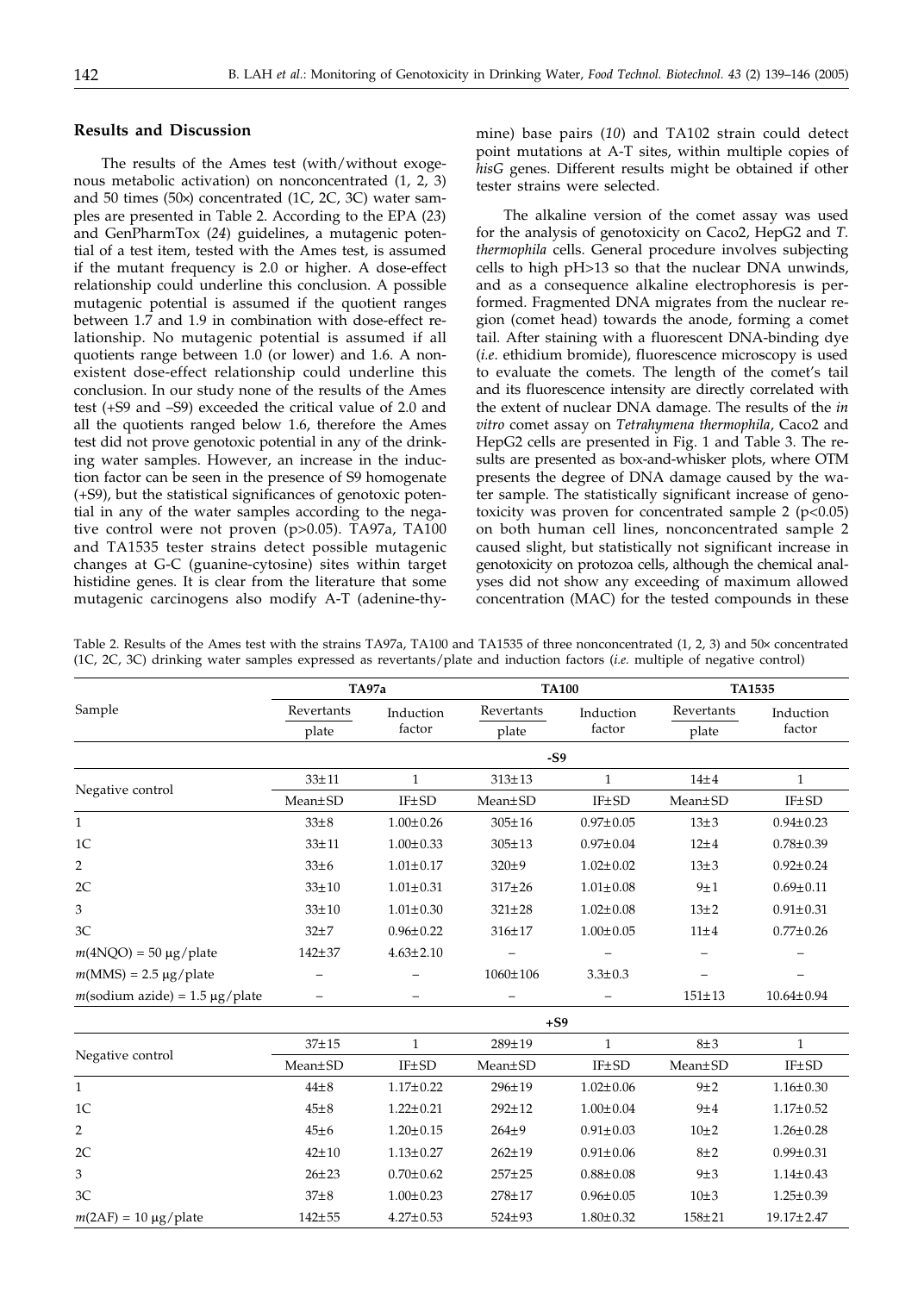

**Fig. 1.** Nuclear DNA damage in *T. thermophila* (**A**)*,* Caco2 (**B**) and HepG2 (**C**) cells (presented as OTM) treated with nonconcentrated  $(1, 2, 3)$  and  $50 \times$  concentrated  $(1C, 2C, 3C)$  drinking water samples. Results from 100 comets for each water sample are shown as box-and-whisker plots. The OTM values measured at the test concentrations are shown as boxes that include 50 % of the data. The top and bottom of the boxes mark 25th and 75th percentiles, the inner line marks the median value. One fourth of the data above the 75th percentile and 25 % of the data below the 25th percentile are marked as »whiskers«, limited by the maximum or minimum values

\* Statistically significant differences according to negative control (N. control), p<0.05

water samples (Table 1). The statistically significant increase of genotoxicity was proven also for nonconcentrated and concentrated sample 3 on HepG2 cells ( $p$ <0.005).

In most publications on genotoxic effects of water samples only one test system has been used and almost all data come from the *Salmonella* (Ames) test (*1,2*). The combination of genotoxicity/mutagenicity tests and physicochemical methodologies can be useful to indicate the potential genotoxic contaminants in drinking water more relevantly and studies have shown that mammalian cell assays are generally, but not always, consistent with the data from bacterial assays (*1,2,25*).

The presence of potential genotoxic compounds in drinking water samples was expected to be very low, so it was necessary to choose very sensitive test systems. Human cells exhibiting different degrees of specialisation and representing specific targets within the human body were chosen. The Caco2 cell line, isolated from human colon adenocarcinoma, displays many specialised enterocyte-like functions. It expresses functional brush border microvilli and tight junctions, and retains the ability to transport vitamins and ions (*26*). As HepG2 hepatoma permanent cell line with endogenous bioactivation capacity has been extensively studied as an *in vitro* model for normal human liver, this cell line seemed to be a good choice as model cells. HepG2 cells are easy to handle, they retain many of the morphological characteristic of liver parenchymal cells, and contain several enzymes responsible for the activation of various xenobiotics (*27*). These cells appear to be a practical alternative for assessing genotoxicity, because most genotoxic compounds are indirect mutagens (*28*). Preliminary studies on exposure time of HepG2 cells to water samples were done. No statistically significant differences for exposures of 20, 40 and 60 min were found, so shorter exposure time was chosen in order to modify and develop short term genotoxic bioassay (data not shown). Similar short exposure time (30 min) for genotoxicity testing of indirect mutagens on HepG2, V97 and VH10 cells was chosen by the Czech research group, where HepG2 cells appeared to be the most sensitive ones since they possess a wide spectrum of xenobiotic metabolizing activities (*29–31).*

Since *T. thermophila* organism possesses a complex eukaryotic cellular structure (*32*) it was expected that genotoxic substances which require metabolic activation to produce DNA damage would also be genotoxic in the chosen protozoa cells.

In order to test complex environmental mixtures (like wastewater or drinking water samples, soil extracts, *etc.*) that might contain some indirect acting mutagens, a representative mammalian enzyme is added to the biotest system, which may lead to enhancement of mutagenic activity of indirect mutagens. The S9 rat liver homogenate (INC Biomedicals, GmbH) was added to the Ames test system as an exogenous metabolic activating system.

A reliable assessment of health risks caused by complex mixtures of chemicals or pesticides in drinking water is of crucial importance with respect to public health issue. Therefore, during the last decades papers were published using laboratory models with bacteria, mammalian cells and even animals, to investigate the DNA damaging potency of chlorinated and non-chlorinated drinking water samples. However, as reported earlier (*33*), studies with bacteria and/or metabolically incompetent mammalian cells have some shortcomings especially regarding the interpretation of results in the frame of human risk assessment. Additionally, *in vivo* animal studies are too much time consuming and expensive.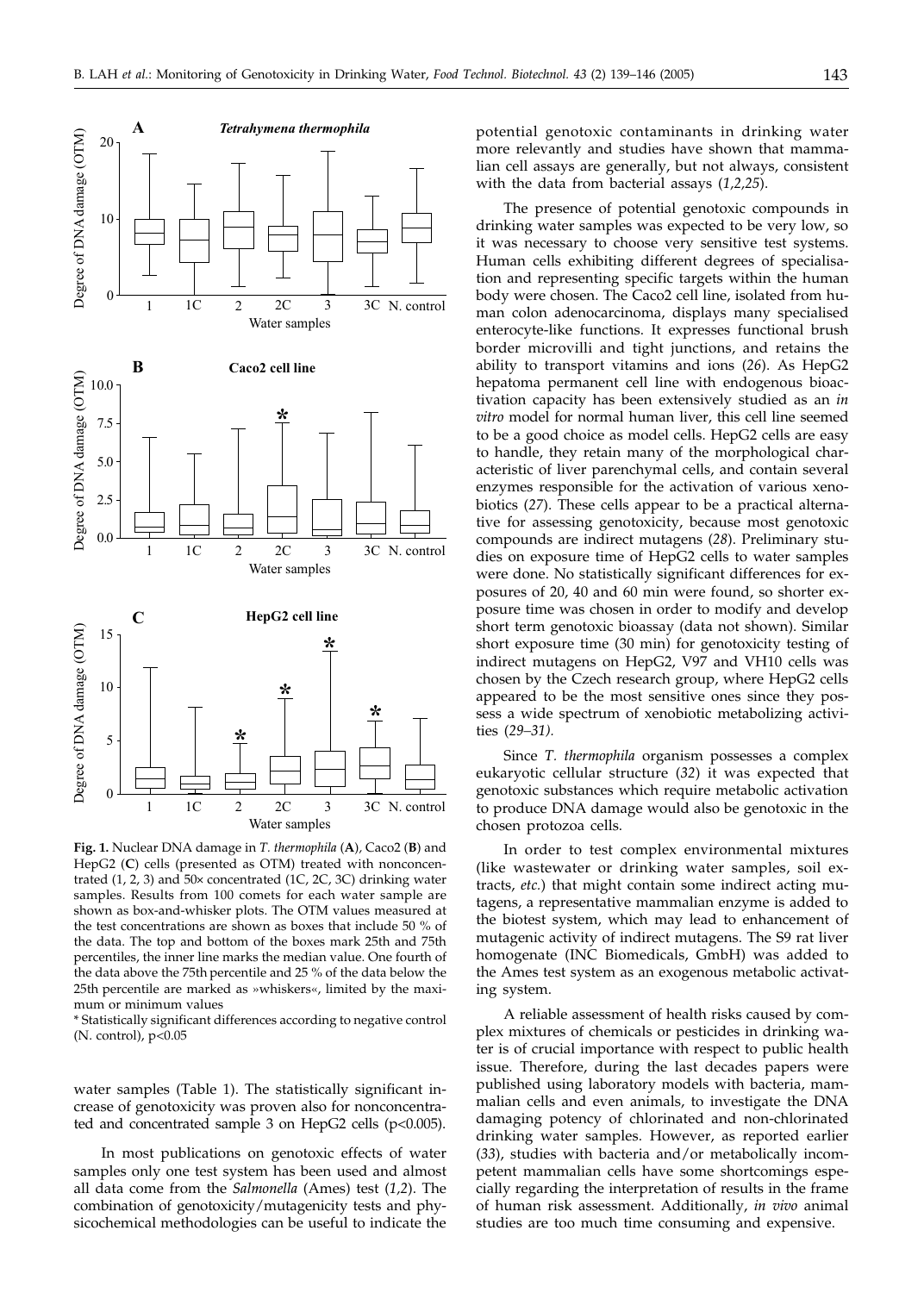|                         | 1     | 1 <sup>C</sup> | $\overline{2}$ | 2C    | 3     | 3C    | N. control |  |
|-------------------------|-------|----------------|----------------|-------|-------|-------|------------|--|
| Tetrahymena thermophila |       |                |                |       |       |       |            |  |
| Minimum                 | 2.66  | 0.07           | 1.22           | 2.31  | 0.14  | 1.17  | 1.68       |  |
| 25 % Percentile         | 6.66  | 4.31           | 6.13           | 5.76  | 4.39  | 5.60  | 6.96       |  |
| Median                  | 8.21  | 7.25           | 8.91           | 7.97  | 7.90  | 7.04  | 8.86       |  |
| 75 % Percentile         | 9.91  | 9.96           | 10.96          | 9.01  | 10.95 | 8.61  | 10.72      |  |
| Maximum                 | 18.49 | 14.61          | 17.30          | 15.72 | 18.88 | 12.96 | 16.65      |  |
| Caco <sub>2</sub> cells |       |                |                |       |       |       |            |  |
| Minimum                 | 0.01  | 0.00           | 0.01           | 0.00  | 0.00  | 0.00  | 0.00       |  |
| 25 % Percentile         | 0.41  | 0.25           | 0.19           | 0.33  | 0.19  | 0.27  | 0.34       |  |
| Median                  | 0.83  | 0.87           | 0.75           | 1.39  | 0.69  | 0.95  | 0.54       |  |
| 75 % Percentile         | 1.68  | 2.21           | 1.58           | 3.45  | 2.55  | 2.37  | 1.79       |  |
| Maximum                 | 6.61  | 5.52           | 7.18           | 7.56  | 6.85  | 8.22  | 6.09       |  |
| HepG2 cells             |       |                |                |       |       |       |            |  |
| Minimum                 | 0.00  | 0.03           | 0.00           | 0.02  | 0.00  | 0.04  | 0.00       |  |
| 25 % Percentile         | 0.54  | 0.43           | 0.49           | 0.92  | 0.73  | 1.44  | 0.45       |  |
| Median                  | 1.43  | 0.97           | 1.13           | 2.14  | 2.29  | 2.62  | 1.34       |  |
| 75 % Percentile         | 2.47  | 1.68           | 1.93           | 3.54  | 4.02  | 4.37  | 2.72       |  |
| Maximum                 | 11.86 | 8.15           | 4.77           | 8.97  | 13.44 | 6.85  | 7.14       |  |

Table 3. Genotoxic effects of water samples in *T. thermophila*, Caco2 and HepG2 cells: values of the comet parameter OTM

DNA damage plays an important role in the development of diseases like hereditary deformities, degenerative diseases and cancer. Many investigators have assayed DNA damage caused by environmental factors under *in vitro* conditions using various metabolically incompetent indicator organisms, *e.g.* bacteria, yeasts and mammalian cells. However, most of environmental genotoxicants have to be converted endogenously to reactive metabolites by xenobiotics metabolising enzymes. Since most of the commonly used indicator microorganisms lack these enzymes, exogenous metabolizing systems containing rat liver microsomal enzymes are usually added to insert mammalian metabolism (*33*). To avoid the problems mentioned above, we used S9 liver homogenate for bacterial tests and parallely used HepG2 cell line, which expresses many xenobiotic metabolizing enzymes, to assess water samples genotoxicity more relevantly.

According to the chemical analyses, water sample 1 expressed the highest content of pesticide atrazine (and its derivative desethylatrazine), which was not in direct correlation with the Ames test and comet assay results. Because of such differences between the results of chemical analyses and results of biotests, a battery of tests (parallel to the already established and validated bioassays for regular monitoring of drinking water) must be used in order to properly estimate the risks humans are exposed to by daily water drinking.

Chemical analyses alone cannot predict the actual risks humans are exposed to by consuming the drinking water, because they are limited by the sensitivity and determination of usually single compounds and their derivatives, and some of these compounds or mixtures of compounds can even not be measured. Chemical data by itself cannot show the integral impact of chemical mixtures (*i.e.* environmental samples) on living organ-

isms. Toxic and genotoxic action is the consequence of addition, synergism, antagonism and bioactivation which can be shown directly only by bioassays. The use of a battery of biotests for monitoring of environmental samples like drinking water, wastewater or soil extracts is sensitive enough to minimize false negative and specific enough to reduce false positive results, and as such these tests are a promising prospect in human risk assessment.

#### **Conclusions**

The initial results presented in this study indicate that comet assay with human cell lines and *T. thermophila* is rapid, easy to conduct and is in fact more sensitive than the Ames assay in the case of genotoxicity monitoring of drinking water. Due to increased sensitivity of the used combination of tests, negative results provide a higher predictive value in excluding possible human health hazards to mutation and cancer than the results from studies with a single test (*i.e*. the Ames test) alone.

#### *Acknowledgements*

This study was supported by Municipality of Ljubljana Town and the Ministry of Education, Science and Sport of the Republic of Slovenia.

## **References**

*1.* T. Haider, R. Sommer, S. Knasmueller, P. Eckl, W. Pribil, A. Cabaj, M. Kundi, Genotoxic response of Austrian groundwater samples treated under standardization UV (254 nm)- -disinfection conditions in a combination of three different bioassays, *Water. Res. 36* (2002) 25–32.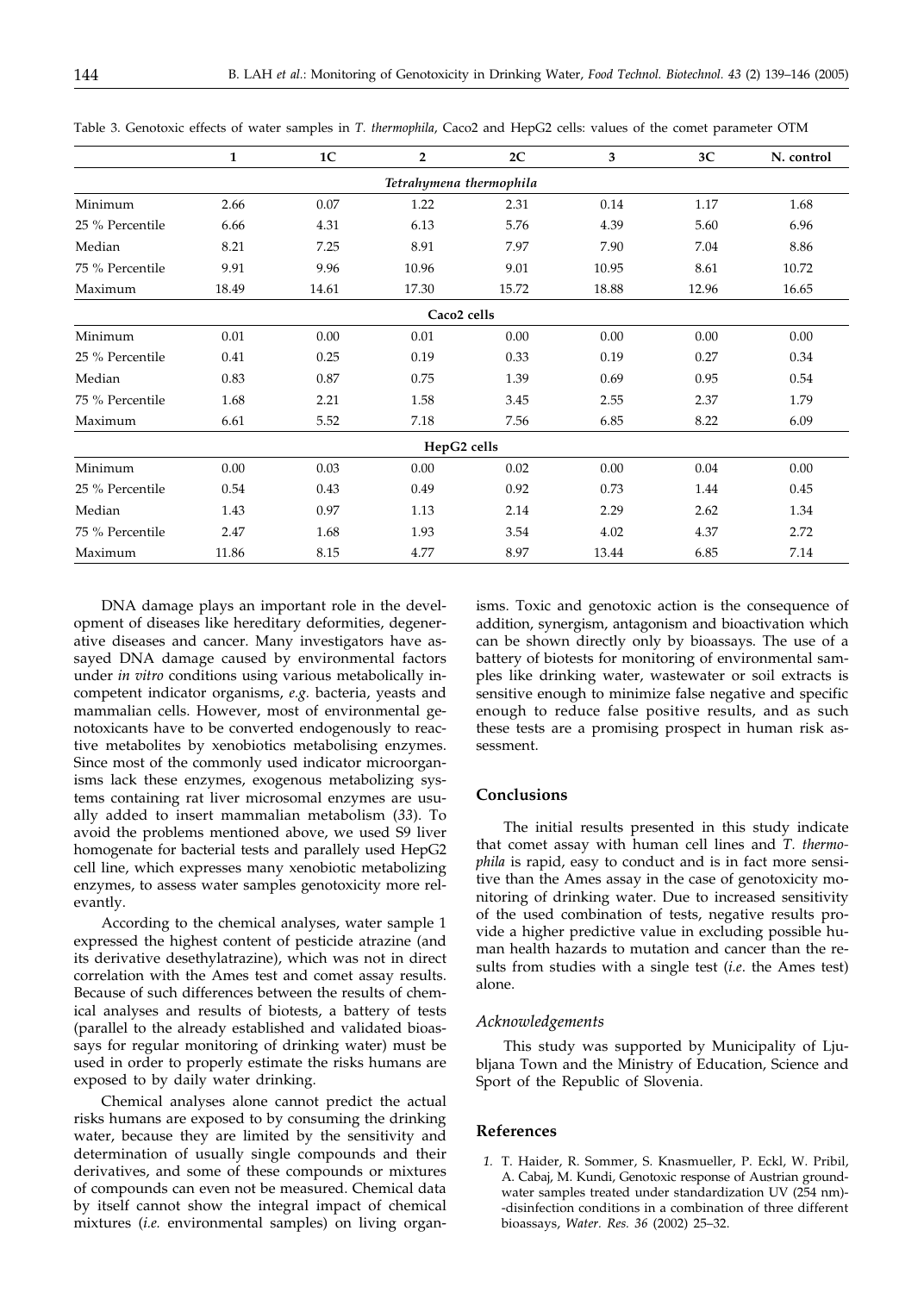- *2.* J.H. Park, S.K. Lee, K. Kim, K.H. Lee, J.H. Che, K.S. Kang, S.Y. Lee, Genotoxicity of drinking water from three Korean cities, *Mutat. Res. 466* (2000) 173–178.
- *3.* H. Komulainen, Experimental cancer studies of chlorinated by-products, *Toxicology*, *198* (2004) 239–248.
- *4.* O. Östling, K.J. Johanson, Microelectrophoretic study of radiation-induced DNA damage in individual mammalian cells, *Biochem. Bioph. Res. Commun. 123* (1984) 291–298.
- *5.* N.P. Singh, M.T. McCoy, R.R Tice, E.L. Schneider, A simple technique for quantitation of low levels of DNA damage in individual cells, *Exp. Cell Res. 175* (1988) 184–191.
- *6.* P.L. Olive, J.P. Banáth, R.E. Durand, Heterogeneity in radiation-induced DNA damage and repair in tumor and normal cells measured using the »comet« assay, *Radiat. Res. 112* (1990) 86–94.
- *7.* E. Rojas, M.C. Lopez, M. Valvedere, Single cell gel electrophoresis assay: Methodology and applications, *J. Chromatogr.-Biomed. 722* (1999) 225–254.
- *8.* V.J. McKelvey-Martin, M.H.L. Green, P. Schmezer, B.L. Pool-Zobel, M.P. De Meo, A. Collins, The single cell gel electrophoresis assay (comet assay): A European review, *Mutat. Res. 288* (1993) 47–63.
- *9.* R.R. Tice, E. Agurell, D. Anderson, B. Burlinson, A. Hartmann, H. Kobayashi, Y. Miyamae, E. Rojas, J.-C. Ryu, Y.F. Sasaki, Single cell gel/comet assay: Guidelines for in vitro and in vivo genetic toxicology testing, *Environ. Mol. Mutagen. 35* (2000) 206–221.
- *10.* D.M. Maron, N.B. Ames, Revised methods for the *Salmonella* mutagenicity assay, *Mutat. Res. 113* (1983) 173–215.
- *11.* J.R. Meier, Genotoxicity activities of organic chemicals in drinking water, *Mutat. Res. 196* (1988) 211–245.
- *12.* C. Bolognesi, A. Buschini, E. Branchi, P. Carboni, M. Furlini, A. Martino, M. Monteverde, P. Poli, C. Rossi, Comet and micronucleus assays in zebra mussel cells for genotoxicity assessment of surface drinking water treated with three different disinfectants, *Sci. Total Environ*. *333* (2004) 127–136.
- *13.* Water Quality Sampling Part 5: Guidance on sampling of drinking water used for food and beverage processing, ISO 5667–5, International Organisation for Standardisation, Geneve (1991).
- *14.* Amberlite XAD4, Product Data Sheet, Rohm and Haas Company (2001).
- *15.* T.W. Schultz, Tetratox *Tetrahymena pyriformis* population growth impairment endpoint – A surrogate for fish lethality, *Toxicol. Method. 7* (1997) 289–309.
- *16.* A.P. Wilson: Cytotoxicity and Viability Assays, In: *Animal and Cell Culture*, R.I. Freshney (Ed.), IRL press, Washington (1986).
- *17.* S.J. Duthie, W. Johnson, V.L. Dobson, The effect of dietary flavonoids on DNA damage (strand breaks and oxidised pyrimidines) and growth in human cells, *Mutat. Res. 340* (1997) 141–151.
- *18.* M. Uhl, C. Helma, S. Knasmueller, Single-cell gel electrophoresis assays with human-derived hepatoma (HepG2) cells, *Mutat. Res. 441* (1999) 215–224.
- *19.* B. Lah, S. Malovrh, M. Narat, T. Cepeljnik, R. Marinsek- -Logar, Detection and quantification of genototoxicity in

wastewater-treated *Tetrahymena thermophila* using the comet assay, *Environ. Toxicol*. *19* (2004) 543–553.

- *20.* Komet 5: Single cell gel electrophoresis, User´s Guide Ver. 5, Kinetic Imaging Limited (2001).
- *21.* SAS/STAT User's Guide, Ver. 8E, Vol. 2, SAS Institute Inc., Cary NC (2000).
- *22.* E. Bauer, R.-D. Recknagel, U. Friedler, L. Wollweber, C. Bock, K.O. Grenlich, The distribution of the tail moments in single cell gel electrophoresis (comet assay) obeys a chi-  $-\text{square}$  ( $\chi^2$ ) not Gaussian distribution, *Mutat. Res.* 398 (1998) 101–111.
- *23.* Health Effects Tests Guidelines: OPPTS 870.5265, The *Salmonella typhimurium* reverse mutation assay EPA712-C-96- -219, United States Environmental Protection Agency (1996).
- *24.* Guideline for the Testing of Chemicals: Bacteria reverse mutation test guideline 471, Organisation for Economic Cooperation and Development (OECD) (1997).
- *25.* S. Knasmueller, C. Helma, P.M. Eckl, E. Gottmann, H. Steinkellner, T. Haider, W. Parzefall, R. Schulte-Hermann, Investigations on genotoxic effects of ground water from the Mitterndorfer Senke and from vicinity of Wiener Neustadt, *Klin. Wochensch.* (1998) 824–833.
- *26.* S.J. Duthie, A. Collins, The influence of cell growth, detoxifying enzymes and DNA repair on hydrogen peroxide- -mediated DNA damage (measured using the comet assay) in human cells, *Free Radical. Bio. Med. 4* (1997) 717– 724.
- *27.* I. Valentin-Severin, L. Le Hegarat, J.-C. Lhuguenot, A.-M. Le Bon, C. Chagnon, Use of HepG2 cell line for direct or indirect mutagens screening: Comparative investigation between comet and micronucleus assays, *Mutat. Res. 536* (2003) 79–90.
- *28.* S. Knasmueller, W. Parzefall, R. Sanyal, S. Ecker, C. Schwab, M. Uhl, V. Mersch-Sundermann, G. Williamson, G. Hietsch, T. Langer, F. Darroudi, A.T. Natarajan, Use of metabolically competent human hepatoma cells for the detection of mutagens and antimutagens, *Mutat. Res. 402* (1998) 185– 202.
- 29. S. Robichová, D. Slameňová, I. Chalupa, L. Šebová, DNA lesions and cytogenetic changes induced by *N-*nitrosomorpholine in HepG2, V97 and VH10 cells: The protective effect of vitamins A, C and E, *Mutat. Res. 560* (2004) 91–99.
- *30.* H. Glatt, I. Gemperelin, F. Setiabud, K.L. Platt, F. Oesch, Expression of xenobiotic-metabolizing enzymes in propagatable cell cultutres and induction of micronuclei by 13 compounds, *Mutagenesis, 5* (1990) 241–249.
- *31.* J. Rueff, C. Chiapella, J.K. Chipmann, F. Darroudi, I.D. Silva, M. Duvergervanbogaert, E. Fonti, H.R. Glatt, P. Isern, A. Laires, A. Léonard, M. Llagostera, P. Mossesso, A.T. Natarajan, F. Palitti, A.S. Rodrigues, A. Schinoppi, G. Turchi, G. Werleschneider, Development and validation of alternative metabolic systems for mutagenicity testing in short- -term assays, *Mutat. Res*. *353* (1996) 151–176.
- *32.* J.J. Blum: Ciliate Metabolism. In: *Ciliates: Cells as Organisms,* Fischer, Stuttgart (1996).
- *33.* W.-Q. Lu, D. Chen, X.-J. Wu, A.-L. Liu, H. Liu, J.-J. Wu, V. Mersch-Sundermann, DNA damage caused by extracts of chlorinated drinking water in human derived liver cells (HepG2), *Toxicology, 198* (2004) 351–357.